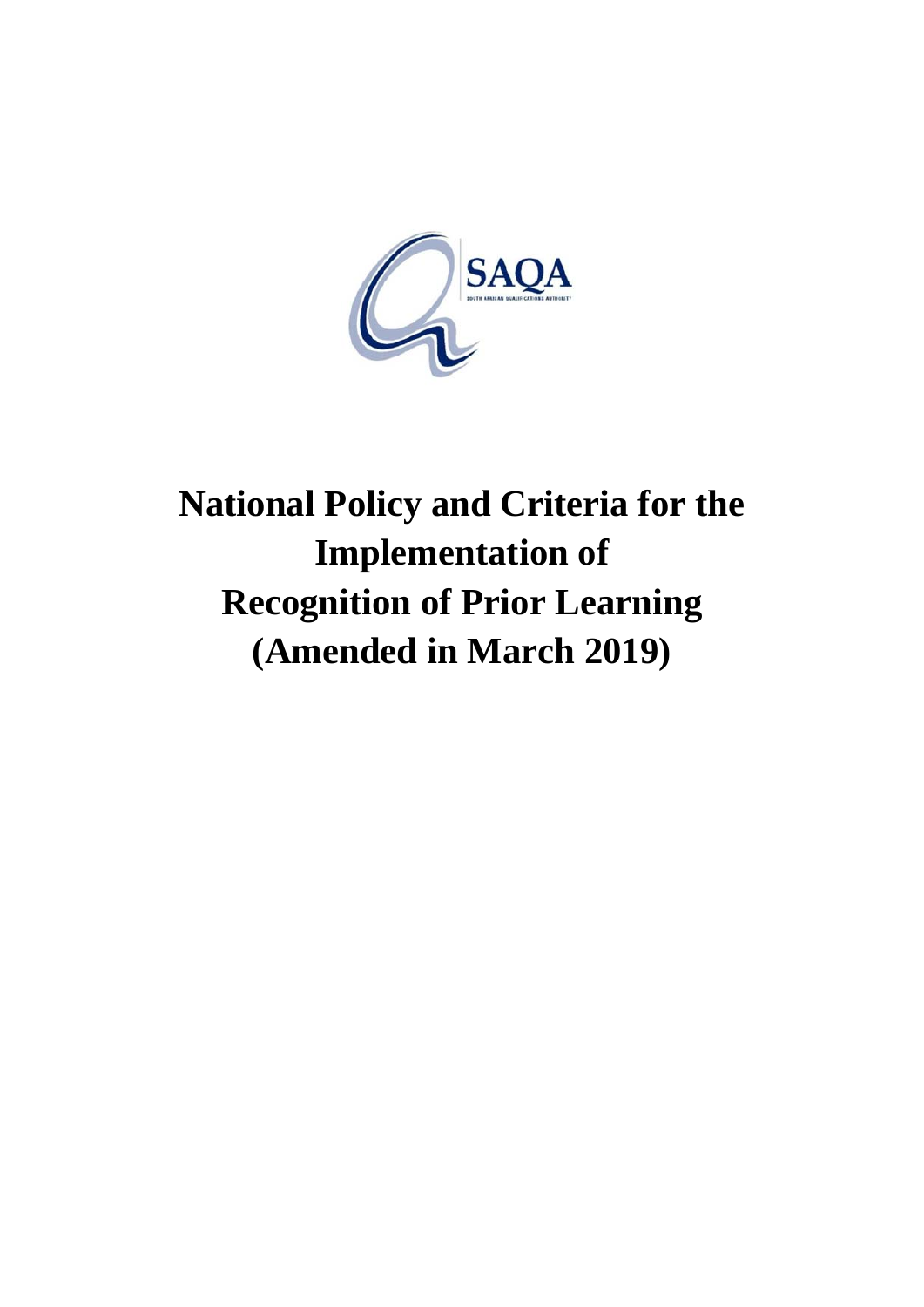## **Contents**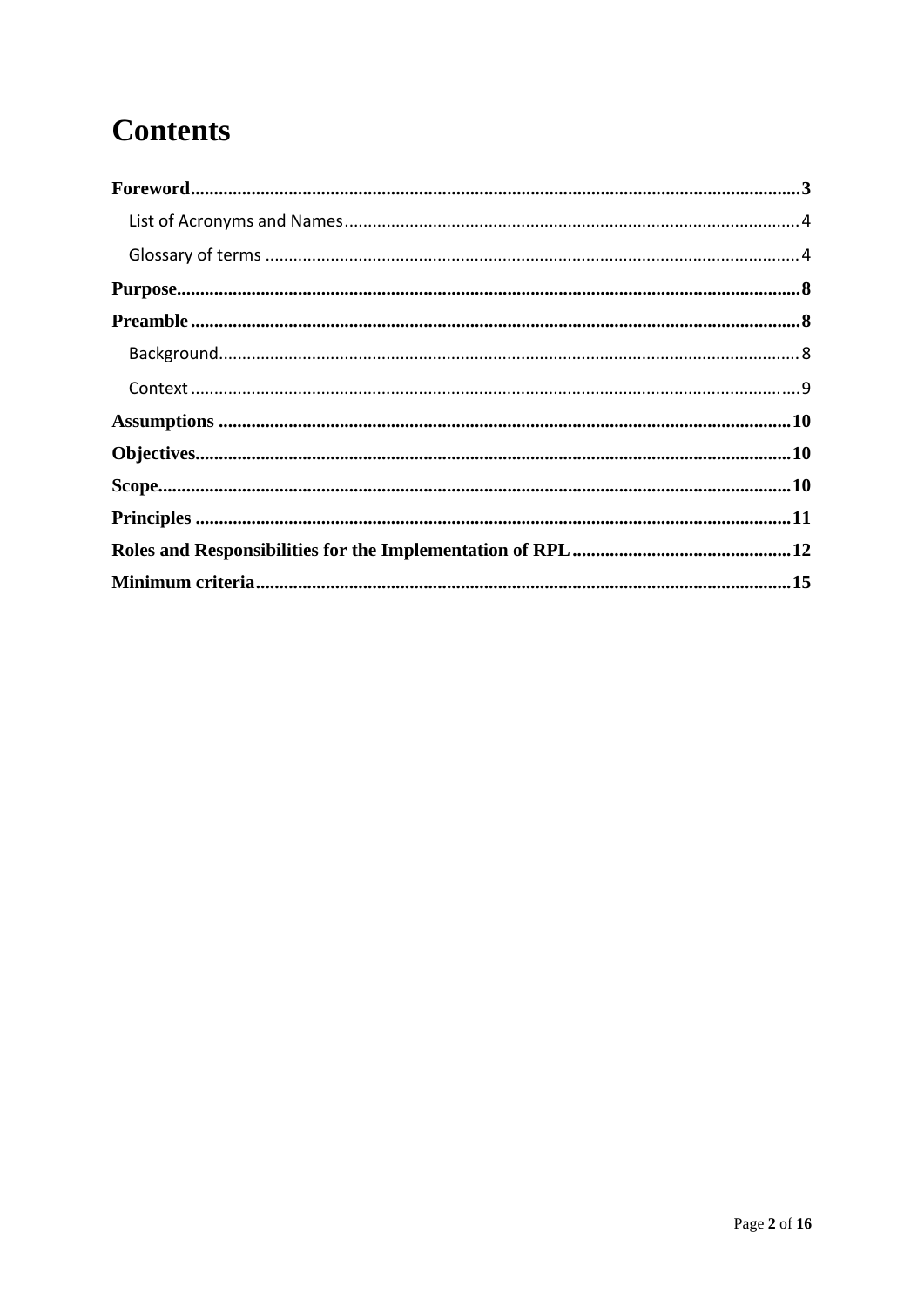#### **Foreword**

The National Qualifications Framework (NQF) Act 67 of 2008 mandates the South African Qualifications Authority (SAQA) to develop, after consultation with the Quality Councils, National Policy for the Recognition of Prior Learning (RPL).

SAQA gazetted its *National Policy for the Implementation of RPL* in 2014 and has been, and continues to be, engaged with extensive RPL-related initiatives dating as far back as 2002. However, large scale implementation of RPL in South Africa is hampered by a number of barriers relating to the delivery, quality assurance and resourcing of RPL. To address some of the challenges with RPL implementation, and especially, to establish a National Co-ordinating Mechanism for RPL, the Minister of Higher Education and Training published in 2016 a national *RPL Coordination Policy.* As an essential next step, SAQA needed to align its *National Policy for the Implementation of RPL,* with the *RPL Coordination Policy.* 

The purpose of the amended *National Policy and Criteria for the Implementation of RPL* is to embed further the RPL in the national education and training agenda, and ensure clarity and consistency regarding the contexts, roles and responsibilities of all RPL role-players in the country. As an important mechanism to guide RPL in South Africa, the key intention of the amended *Policy and Criteria* is to facilitate change in the lives of RPL candidates, including workers and learners of all ages (both employed and unemployed), and other marginalised groups.

This *National Policy and Criteria for the Implementation of RPL (Amended in 2019),* comes into effect on the date of its publication in the Government Gazette.

Joe Samuels Chief Executive Officer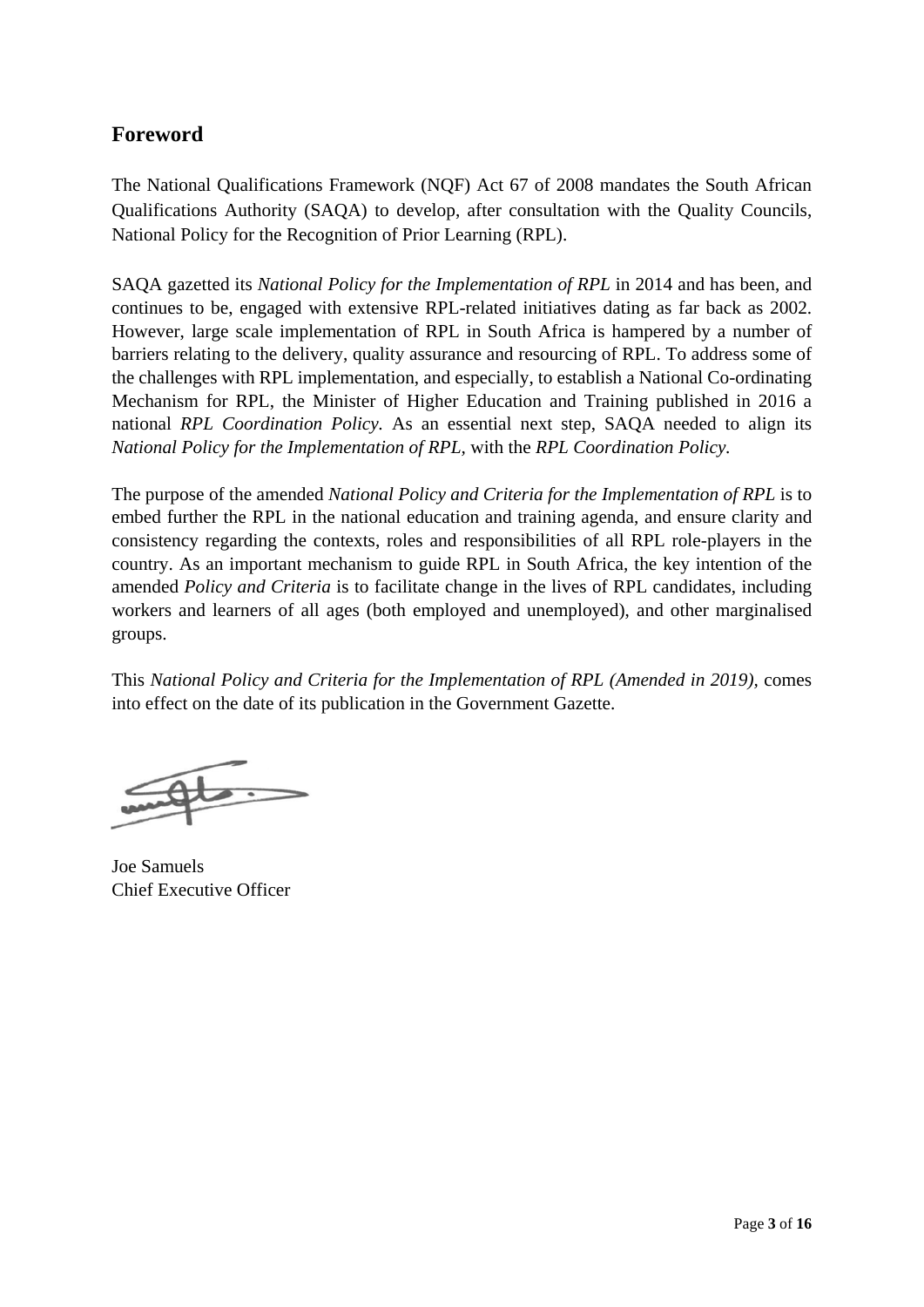#### **List of Acronyms and Names**

| <b>CAT</b>     | <b>Credit Accumulation and Transfer</b>                        |
|----------------|----------------------------------------------------------------|
| <b>CHE</b>     | Council on Higher Education                                    |
| <b>CPD</b>     | <b>Continuing Professional Development</b>                     |
| <b>DHET</b>    | Department of Higher Education and Training                    |
| <b>GFETOSF</b> | General and Further Education and Training Qualifications Sub- |
|                | Framework                                                      |
| <b>HEQSF</b>   | <b>Higher Education Qualifications Sub-Framework</b>           |
| <b>MHET</b>    | Minister of Higher Education and Training                      |
| <b>NLRD</b>    | National Learners' Records Database                            |
| <b>NQF</b>     | <b>National Qualifications Framework</b>                       |
| <b>OQSF</b>    | <b>Occupational Qualifications Sub-Framework</b>               |
| <b>QCTO</b>    | <b>Quality Council for Trades and Occupations</b>              |
| QC             | <b>Quality Council</b>                                         |
| <b>RPL</b>     | <b>Recognition of Prior Learning</b>                           |
| SAQA           | South African Qualifications Authority                         |
| Umalusi        | Quality Council for General and Further Education and Training |

#### **Glossary of terms**

"Access" means the opportunity to pursue education and training, including relevant qualifications and part-qualifications; professional designations; opportunities in the workplace, and career progression.

"Advanced standing" means a status/ exemption granted to a learner for admission to studies at a higher level than the learner's prior formal studies would have allowed. Granting advanced standing does not entitle the learner to claim achievement of the exempted qualification/ credits. However, the candidate can choose the option of being assessed for credit.

"Assessment" means the process used to identify, gather and interpret information and evidence against the required competences in a qualification, part-qualification, or professional designation in order to make a judgement about a learner's knowledge and skills. Assessment can be formal, non-formal or informal; assessment can be of learning already done (summative), or towards learning to inform and shape teaching and learning still to be done (formative).

"Assessment criteria" means the standards used to guide the recognition of learning and assess learner achievement and/or evaluate and certify competence.

"Certification" means the formal recognition of a registered national qualification or partqualification awarded to a successful learner.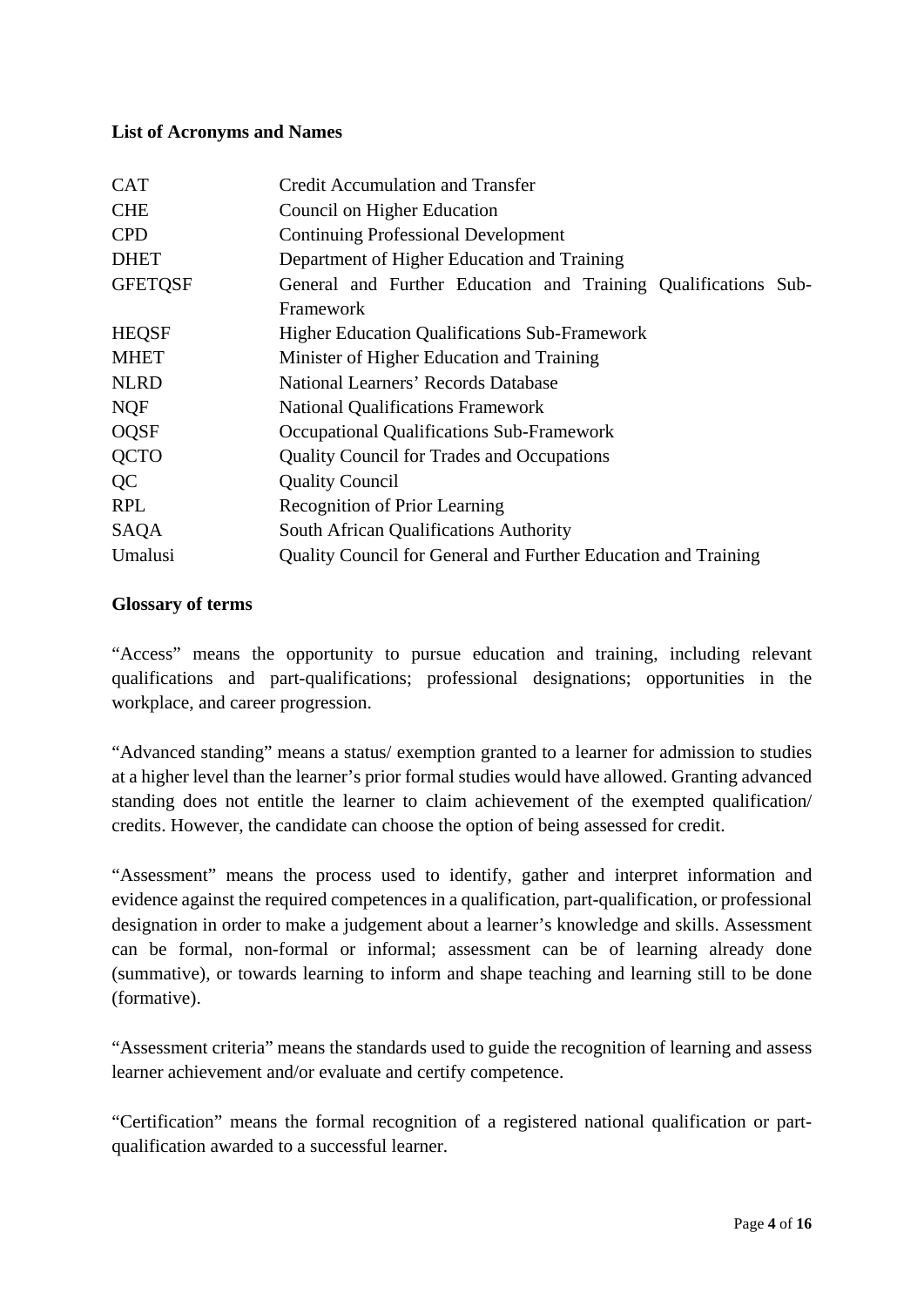"Competence" means the ability to demonstrate knowledge, skills and values successfully against a set of criteria.

"Credit" means the volume of learning required for a qualification or part-qualification, quantified as the number of notional study hours required for achieving the learning outcomes specified for the qualification or part-qualification. One credit is equated to ten (10) notional hours of learning.

"Credit accumulation" means the totalling of credits towards a qualification or a partqualification.

"Credit transfer" means the vertical, horizontal or diagonal relocation of credits towards a qualification or part-qualification registered on the same or different NQF Sub-Framework.

"Credit accumulation and transfer (CAT)" means an arrangement whereby the diverse features of both credit accumulation and credit transfer are combined to facilitate lifelong learning and access to the workplace.

"Formal learning" means learning that occurs in an organised and structured education and training environment, and that is explicitly designated as such.

"Formative assessment in RPL" means a range of continuous assessment procedures used to recognise the competence of a learner towards learning and teaching still to be done. The results of formative assessments can prepare a candidate for a summative assessment.

"Informal learning" means learning that results from daily activities related to paid or unpaid work, family or community life, or leisure.

"Learning outcomes" mean the contextually demonstrated end-products of specific learning processes, or the recognition of learning, which includes knowledge, skills and values.

"Learning pathway" means the sequencing of qualifications that allows learners to move vertically, diagonally, and in some cases horizontally, through NQF levels, giving learners recognition for full or partially completed qualifications or part-qualifications. Learning pathways can also lead to professional designations, when learning pathways include periods of structured work experience over and above qualifications.

"Level Descriptor" means the statement describing learning achievement at a particular level of the NQF that provides a broad indication of the types of learning outcomes and assessment criteria that are appropriate for a qualification at that level.

"Lifelong learning" means learning that takes place in all contexts in life – formally, nonformally and informally. It includes learning behaviours and obtaining knowledge, skills,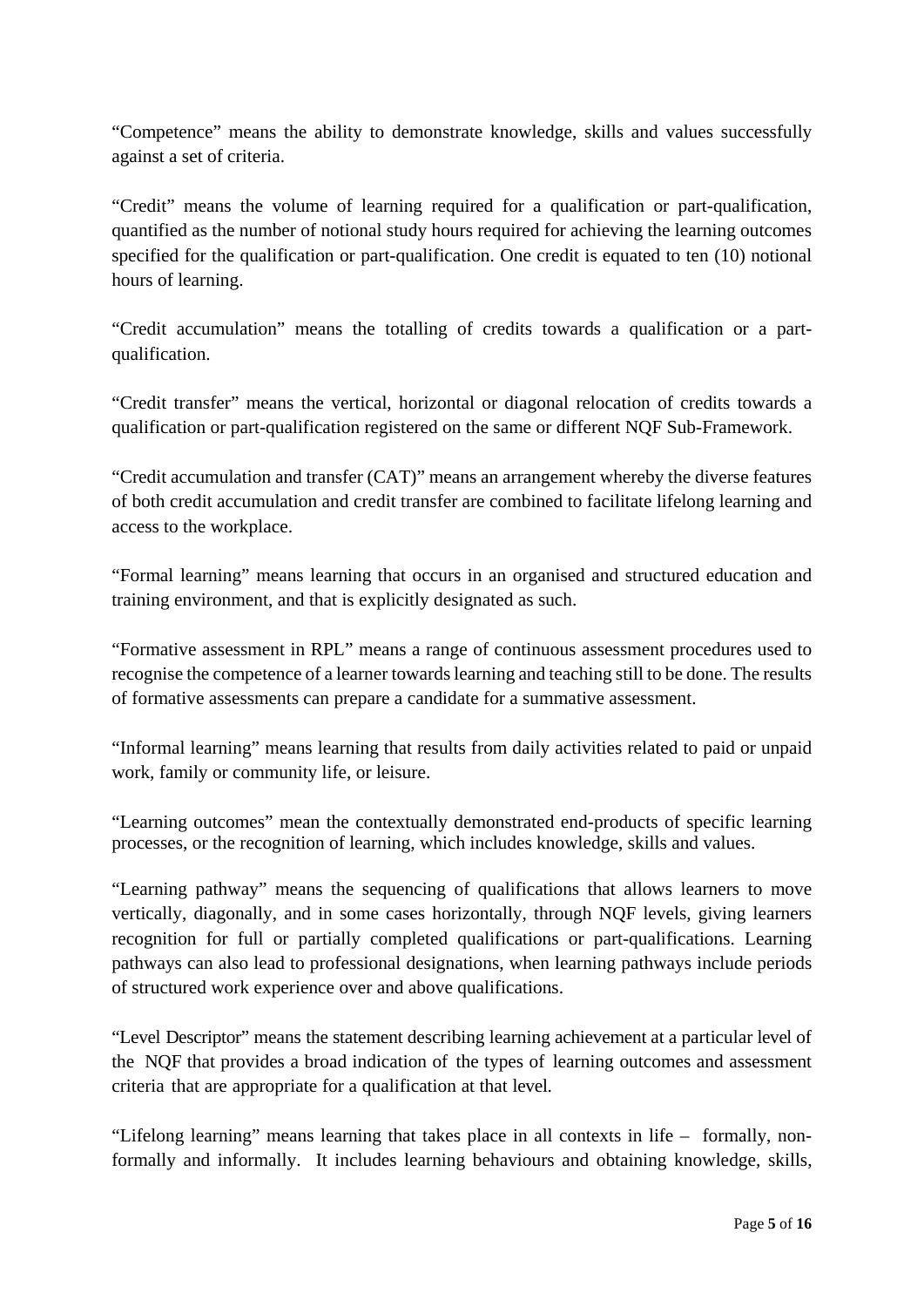understanding, attitudes, values and competences for personal growth, social and economic well-being, democratic citizenship, cultural identity and employability.

"Moderation" in RPL assessment means internal and external verification that an RPL assessment system is credible and reliable, and that assessors and learners/candidates behave in an ethical way; and that the RPL assessments are credible, fair, valid, reliable and practicable.

"Non-formal learning" means planned learning activities not explicitly designated as learning towards the achievement of a qualification or part-qualification; it is often associated with learning that results in improved workplace practice.

"Part-qualification" means an assessed unit of learning with a clearly defined purpose that is, or will be, registered as part of a full qualification on the NQF.

"Professional body" means any body of expert practitioners that is constituted as such, in an occupational field, and includes an occupational body and statutory council.

"Professional designation" means a title or status conferred by a professional body in recognition of a person's expertise and/or right to practise in an occupational field.

"Provider" means a legally established institution (public or private). Public entities are established by an Act of Parliament and must meet the accreditation criteria of the relevant Quality Council. Private entities offering registered qualifications and part-qualifications must be accredited by a Quality Council and registered by the Department of Higher Education and Training.

"Qualification" means a registered national qualification.

"Recognition of Prior Learning (RPL)" means the principles and processes through which the prior knowledge and skills of a person are made visible, mediated, and assessed for the purposes of alternative access and admission, recognition and certification, or further learning and development.

"RPL candidate" means the person seeking Recognition of Prior Learning.

"RPL practitioner" means a person that functions in one or more aspects of RPL provision, including policy development, advising, portfolio course design and facilitation, assessment, moderation, administration, monitoring and evaluation, research and development.

"Stakeholder" in the NQF context means any entity responsible for the implementation of the NQF.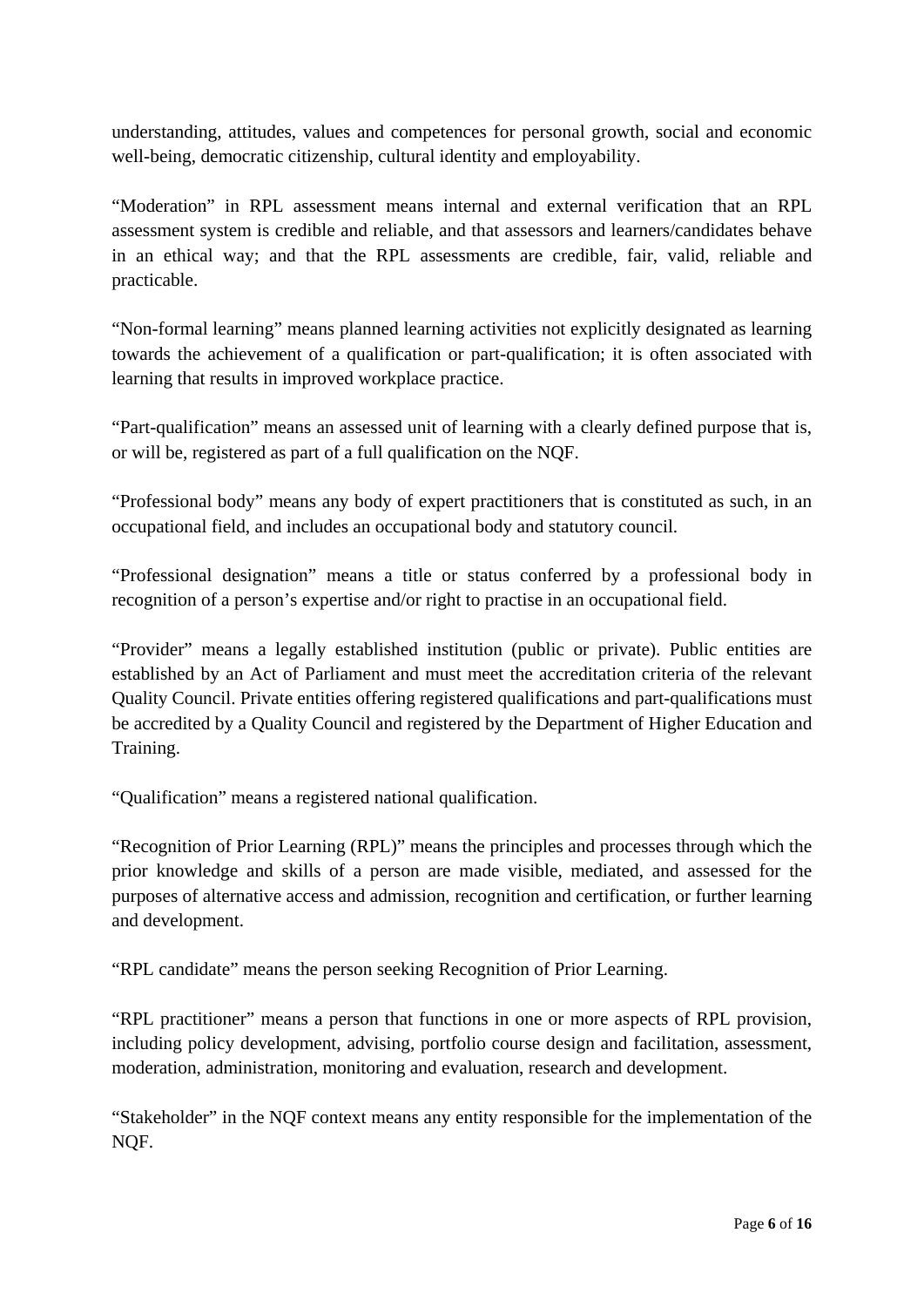"Summative assessment" means the final assessment of knowledge, skills, and values, which is used to evaluate a candidate's competences against a set of assessment criteria.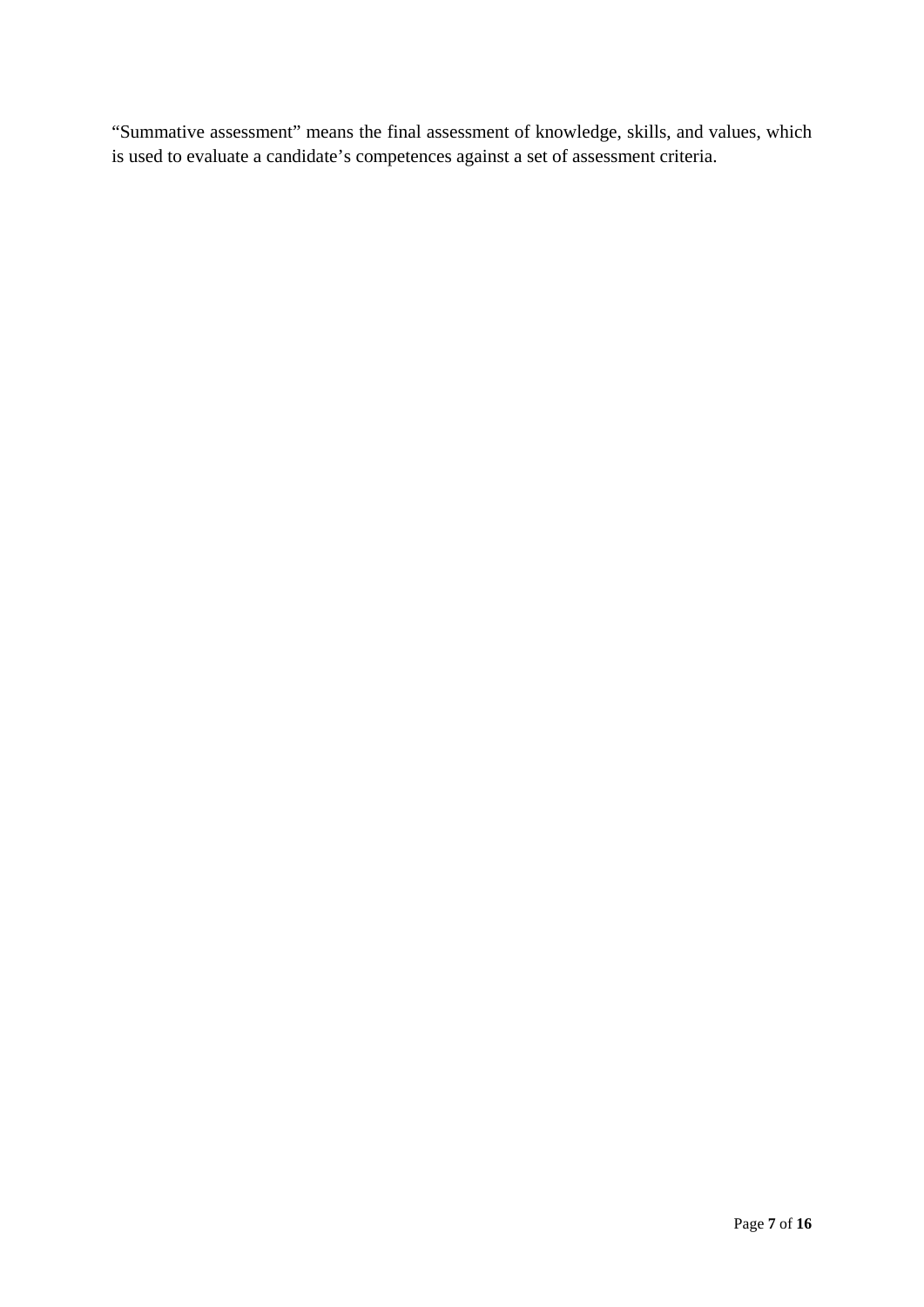### **National Policy and Criteria for the Implementation of Recognition of Prior Learning (Amended in 2019)**

#### **Purpose**

- 1. This *National Policy and Criteria for the Implementation of Recognition of Prior Learning (RPL)* (Amended in 2019) (hereafter referred to as the *2019 Amended RPL Policy and Criteria*) amends the *National Policy for the Implementation of RPL*  published in the Government Gazette in 2014. This 2019 *Amended RPL Policy and Criteria* provides for the implementation of RPL within the context of the National Qualifications Framework (NQF) Act 67 of 2008 (and any subsequent amendments of the NQF Act), and positions RPL in relation to the overarching principles and priorities of the NQF in South Africa.
- 2. The Ministerial *RPL Coordination Policy* (hereafter referred to as the *Ministerial RPL Policy*) elaborates and holds SAQA and the Quality Councils (OCs) accountable to perform their roles in relation to RPL as stated in the NQF Act.

#### **Preamble**

#### **Background**

- 3. The concept of RPL is, and has always been, aligned to the main elements of South African national policy discussion since 1994.
- 4. The NQF in South Africa is a comprehensive system approved by the Minister of Higher Education and Training (MHET) for the classification, registration, publication and articulation of quality-assured national qualifications and part-qualifications. The NQF was established under the South African Qualifications Authority (SAQA) Act, 58 of 1995. It continues under the NQF Act, 67 of 2008, which came into effect on 1 June 2009.
- 5. SAQA is mandated to oversee the further development and implementation of the NQF, including RPL. In this regard, SAQA oversees the implementation of RPL on a national basis in accordance with this *2019 Amended RPL Policy and Criteria.*
- 6. RPL can include any type of prior learning (non-formal, informal and formal) across all ten levels of the NQF.
- 7. There are two main forms of RPL, that reflect the different purposes and processes within which RPL takes place: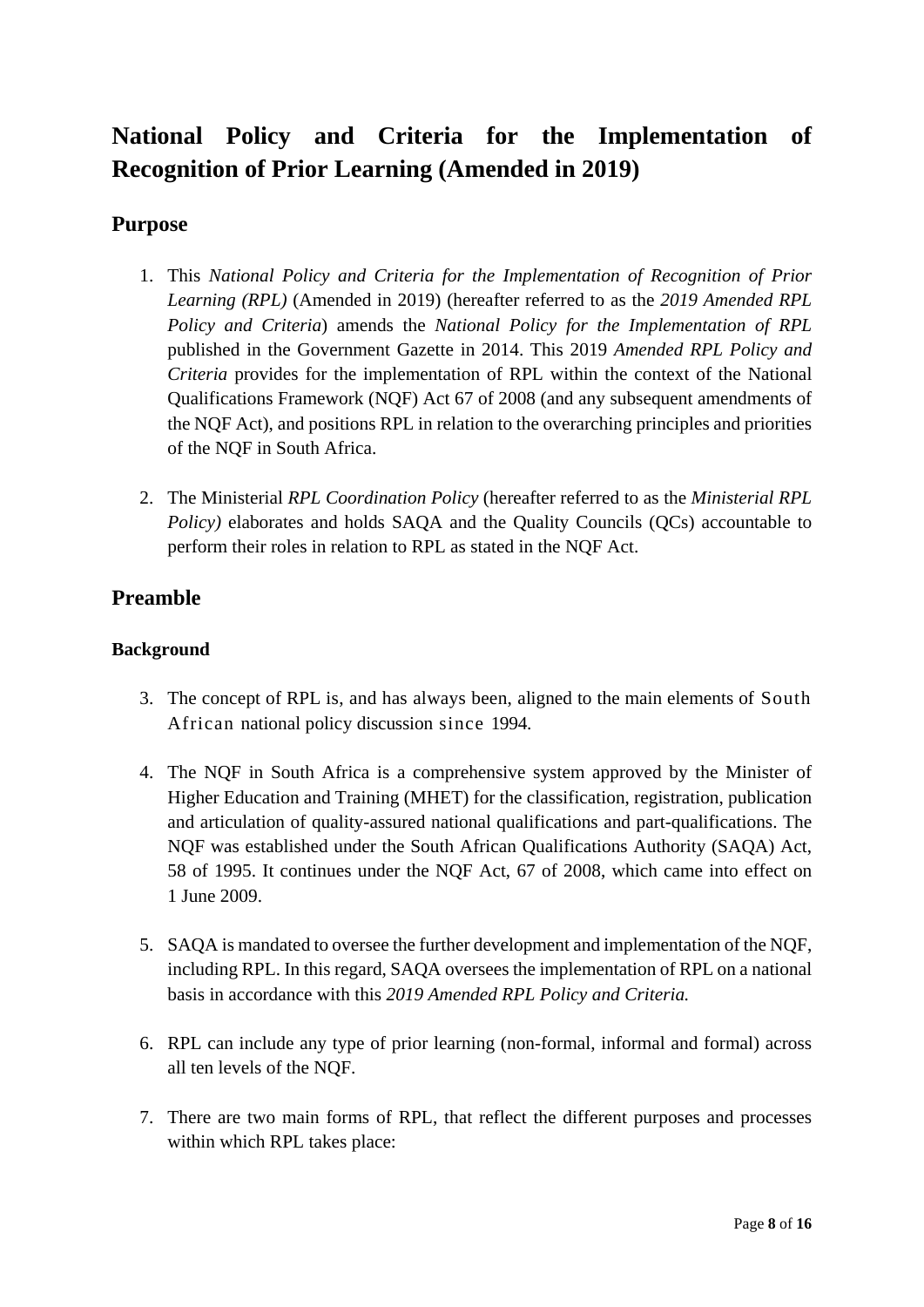- a. RPL for access: To provide an alternative access route into a programme of learning, professional designation, employment and career progression; and
- b. RPL for credit: To provide for the awarding of credits for, or towards, a qualification or part-qualification registered on the NQF.
- 8. RPL in South Africa is undertaken and awarded in a holistic way, where a holistic approach includes the principles and processes through which the prior knowledge and skills of a person are made visible, mediated and assessed, and requires the involvement of the full range of stakeholders within the scope of this *2019 Amended RPL Policy and Criteria.*

#### **Context**

- 9. The *Ministerial RPL Policy* is a strategic national policy that is designed to:
	- a. Provide for the co-ordination and funding of RPL;
	- b. Strengthen enabling policy environment for the implementation of RPL across the entire system for education, training, development and work;
	- c. Clarify roles of key stakeholders; and
	- d. Provide a high-level framework for RPL implementation.
- 10. This *2019 Amended RPL Policy and Criteria* must be read in conjunction with the following national policies:
	- a. *RPL Coordination Policy (Ministry of Higher Education and Training, 2016);*
	- b. *Level Descriptors for the South African National Qualifications Framework (SAQA, 2012)* (and any subsequent amendments);
	- c. *Policy and Criteria for Recognising a Professional Body and Registering a Professional Designation for the Purposes of the National Qualifications Framework Act (as amended in 2018)* (and any subsequent amendments);
	- d. *Policy and Criteria for the Registration of Qualifications and Part-Qualifications on the National Qualifications Framework (SAQA, 2013)* (and any subsequent amendments);
	- e. *Policy for Credit Accumulation and Transfer within the National Qualifications Framework (SAQA, 2014)* (and any subsequent amendments);*f. National Policy and Criteria for Designing and Implementing Assessment for NQF Qualifications and Part-Qualifications and Professional Designations in South Africa (SAQA, 2014)*  (and any subsequent amendments)*;* and
	- f. Further policies published by SAQA.
- 11. The RPL policies of the three NQF Sub-Frameworks must be aligned with this *2019 Amended RPL Policy and Criteria*.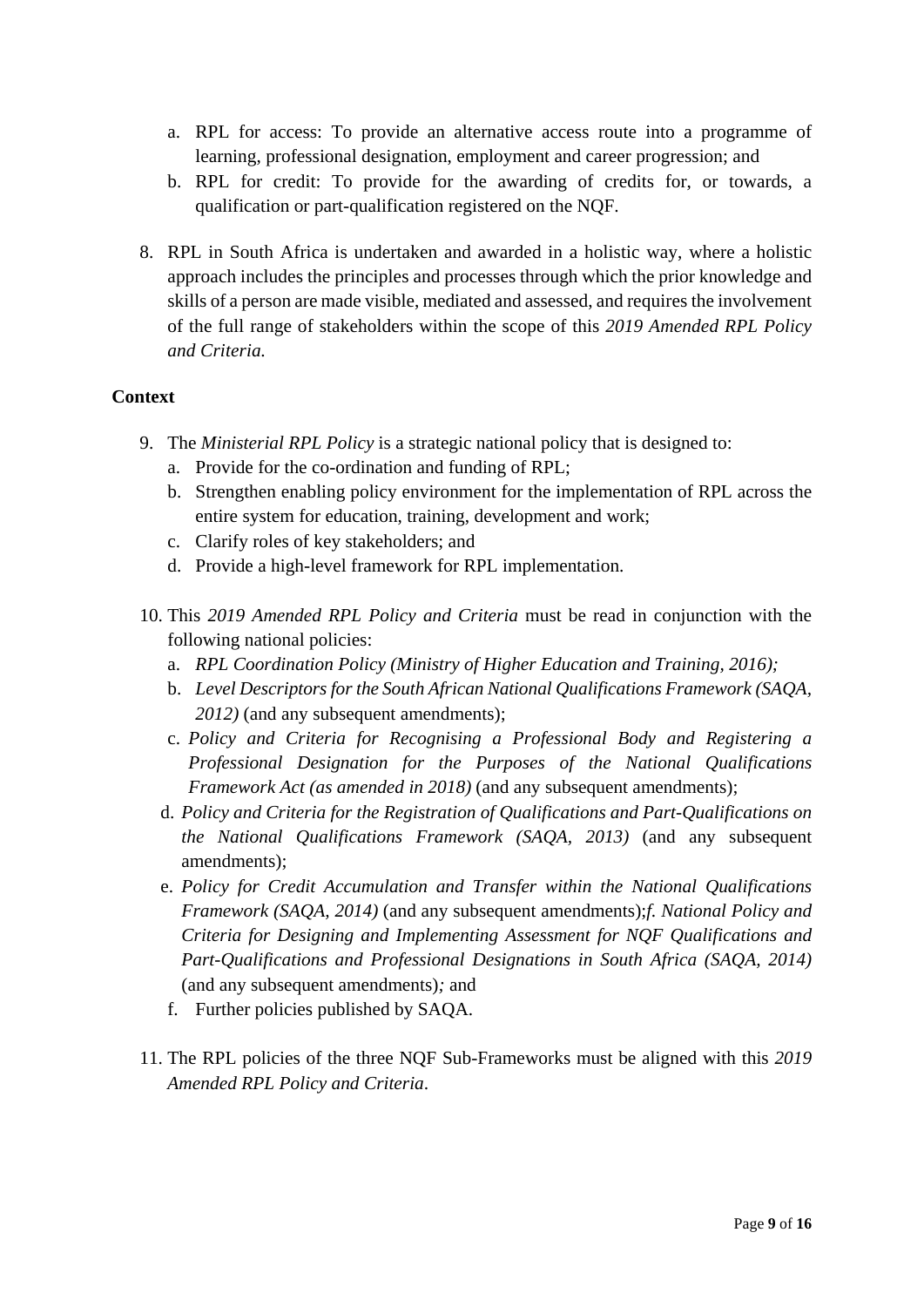#### **Assumptions**

- 12. It is noted that:
	- a. the *Ministerial RPL Policy* is the overarching national RPL Policy for the coordination, funding and clarification of roles and responsibilities of key RPL stakeholders;
	- b. the Department of Higher Education and Training (DHET) is responsible for the funding and resourcing of RPL;
	- c. SAQA's *2019 Amended RPL Policy and Criteria, which* is aligned to the *Ministerial RPL Policy,* focuses on RPL implementation; and
	- d. Both the *2019 Amended RPL Policy and Criteria* and *Ministerial RPL Policy* will set the standard for the alignment of all other RPL policies in South Africa, and their implementation in the country.

#### **Objectives**

- 13. The objectives of this *2019 Amended RPL Policy and Criteria* are to:
	- a. ensure that the objectives of the NQF Act are met, especially to:
		- i. facilitate access to, and mobility and progression within education and training and career paths, (section 5 (1) (b) of the NQF Act); and
		- ii. accelerate the redress of past unfair discrimination in education, training and employment opportunities (section 5 (1) (d) of the NQF Act);
	- b. ensure that the Sub-Frameworks and policies of the Quality Councils (QCs) comply with this *2019 Amended RPL Policy and Criteria*;
	- c. enable SAQA to:
		- i. support the MHET and the DHET to provide firm policy principles for the further development and implementation of RPL;
		- ii. advise, guide, and support the National Co-ordinating Mechanism for RPL;
		- iii. conduct research into a sustainable model for the quality assurance of RPL;
		- iv. receive RPL-related data uploads for the National Learners' Records Database (NLRD); and
	- d. ensure that achievements via RPL are certificated, and that there is no distinction, other than for data analysis, between qualifications/ part-qualifications/ professional designations awarded via conventional and RPL routes respectively;

#### **Scope**

14. This *2019 Amended RPL Policy and Criteria* applies to:

- a. DHET and other Government Departments, SAQA, the QCs, all registered and accredited education and training providers (public and private), SAQA-recognised professional bodies, RPL practitioners and all other entities that implement the NQF and RPL in the country;
- b. RPL candidates; and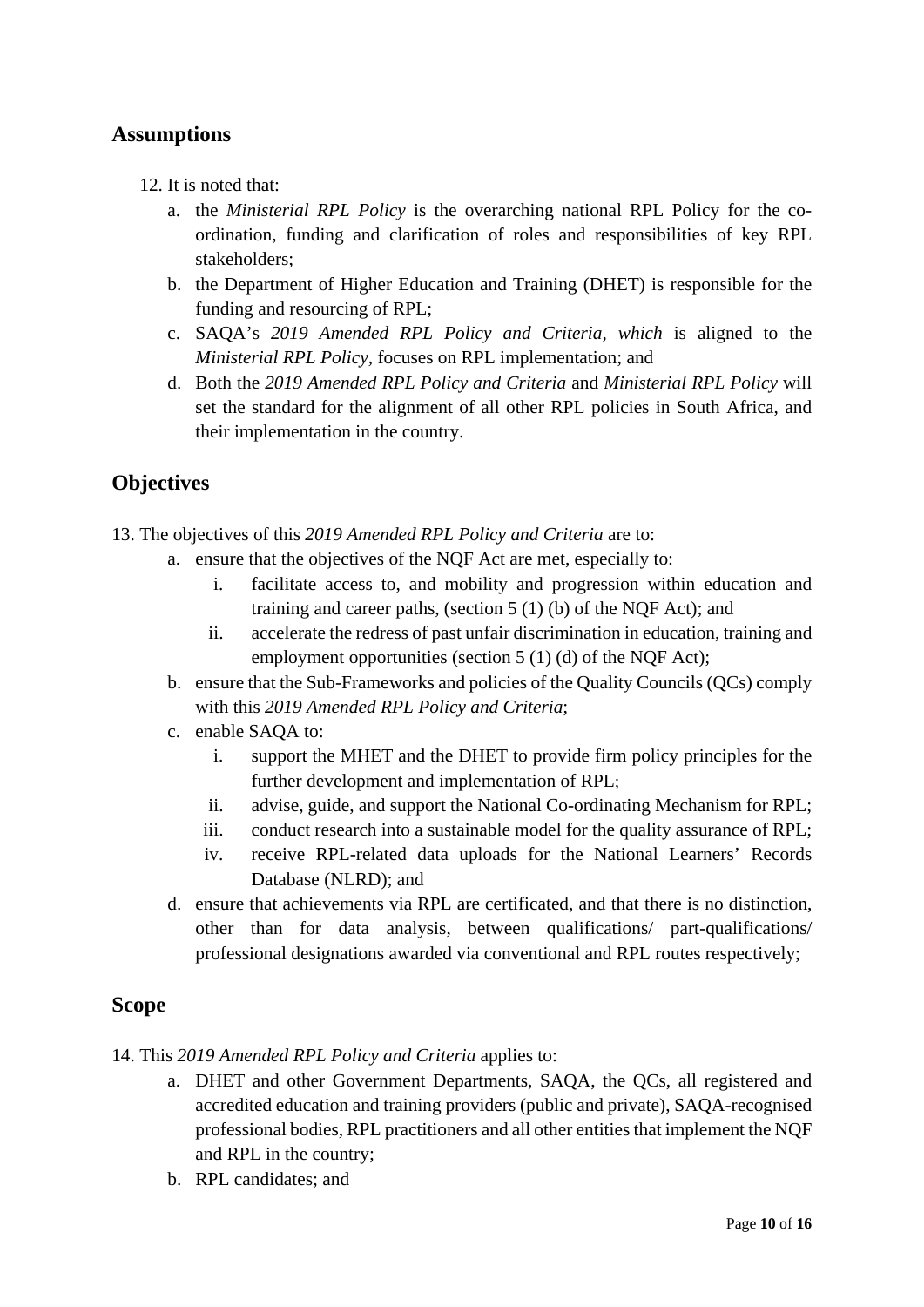c. All qualifications, part-qualifications and professional designations registered by SAQA.

#### **Principles**

- 15. The following principles are important elements of a holistic approach to RPL:
	- a. The RPL process is multi-dimensional. It is a process through which non-formal, informal and formal learning can be measured and mediated against learning outcomes for recognition within and across different contexts;
	- b. Qualifications, part-qualifications and professional designations registered on the NQF may be awarded in whole or in part through RPL. The processes followed must be credible, quality-assured and consistent with accepted and approved principles and criteria of SAQA and the relevant QC/ professional body/ institution concerned;
	- c. RPL offers an alternative access route into a programme of learning, professional designation or recognition in the workplace to those who do not meet the specified qualification entry requirements. In this regard, qualifications, part-qualifications and professional designations registered on the NQF must provide alternative entry requirements so that candidates can be admitted to the qualification, partqualification, or professional designation, through RPL;
	- d. The RPL process is multi-contextual and differs across contexts. It may be developed and implemented differently for the purposes of recognition in the context of the three NQF Sub-Frameworks, professional designations, and recognition in the workplace. Furthermore, it is conducted using a variety of specialised learning interventions and/or assessment approaches through which the knowledge, skills and values of a person are made visible, mediated and assessed. The purposes and contexts of RPL determine the practices and outcomes of the RPL process in each case;
	- e. The focus is on what has been learned, and not on the status of the institution or place where the learning was obtained;
	- f. Assessment is an integral feature of all forms of RPL, and exists in combination with a range of other strategies that allow for different sources of knowledge and forms of learning to be compared and judged. RPL includes diagnostic, formative or summative assessments, to create opportunities for, or towards, access and/or credit;
	- g. Where credit is awarded, it must be based on the assessed evidence of the knowledge and skills acquired informally and non-formally;
	- h. There must be no distinction, other than that required for data analysis, between records of learner achievements for qualifications, part-qualifications or professional designations awarded as a result of RPL processes and those obtained via conventional means;
	- i. The QCs must ensure that all RPL that is awarded for access and/ or credit in their Sub-Framework contexts is reported to SAQA. This is required for the purposes of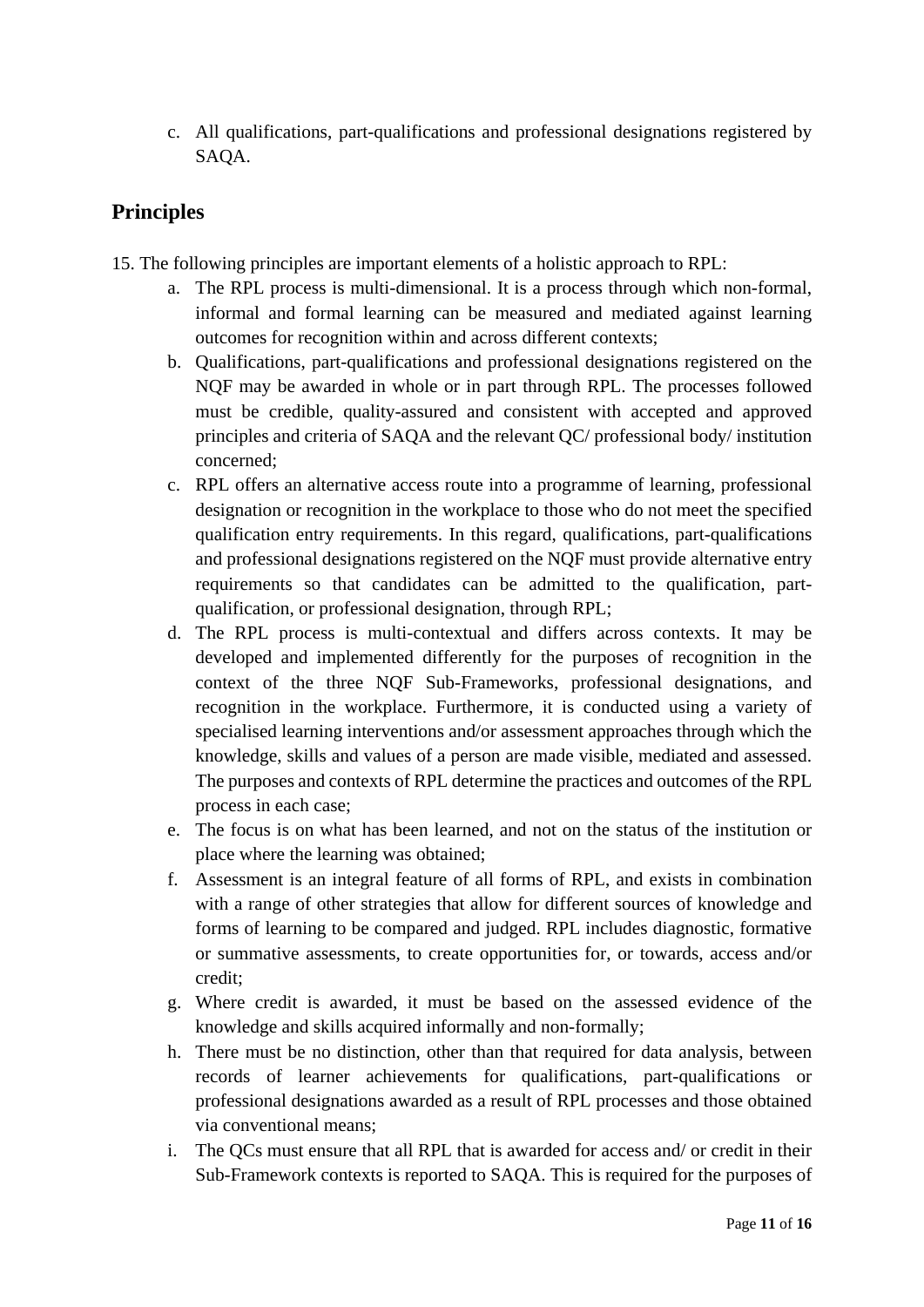monitoring access and redress indicators over time. All RPL recognition data are published as aggregated data and do not divulge how the learner received recognition. These data must be maintained under strict conditions of confidentiality, and shared only with individuals directly involved in the recording of the data; and

j. The quality assurance of RPL must be undertaken with the explicit intention to protect the integrity of the processes and outcomes concerned.

#### **Roles and Responsibilities for the Implementation of RPL**

- 16. The implementation of RPL requires the involvement of the key stakeholders with clear roles and responsibilities.
- 17. DHET and the National Co-ordinating Mechanism for RPL are accountable for all the responsibilities outlined in the *Ministerial RPL Policy*.
- 18. SAQA is responsible for:
	- a. Aligning its 2014 *National Policy for the Implementation of RPL* to the *Ministerial RPL Policy*, and implementing its policy;
	- b. Providing over-arching leadership to the QCs for implementing their aligned RPL policies;
	- c. Recognising professional bodies and registering professional designations that meet requirements in the *Policy and Criteria for the Recognition of Professional Bodies and the Registration of Professional Designations*, including an RPL route for the awarding of designations;
	- d. Providing advice, guidance and support to the National Co-ordinating Mechanism for RPL for its further development and sustainability;
	- e. Supporting the communication and advocacy initiatives of the National Coordinating Mechanism for RPL as required;
	- f. Conducting a sector-wide study towards a feasible, sustainable model for the quality assurance of RPL across education and training institutions;
	- g. Receiving relevant data on RPL, including learning achievements via RPL, for uploading onto the NLRD; and
	- h. Ensuring that the QCs and professional bodies develop certification policies that include achievements via RPL in the same way as other learning achievements, so that there is no differentiation on the basis of how the learning was achieved.
- 19. The QCs are responsible for:
	- a. Aligning their Sub-Framework RPL policies to the *Ministerial RPL Policy* and SAQA's *2019 Amended RPL Policy and Criteria*;
	- b. Working with their accredited providers to ensure the development and implementation of RPL policies that are aligned to the RPL policies of the NQF Sub-Frameworks within which they operate;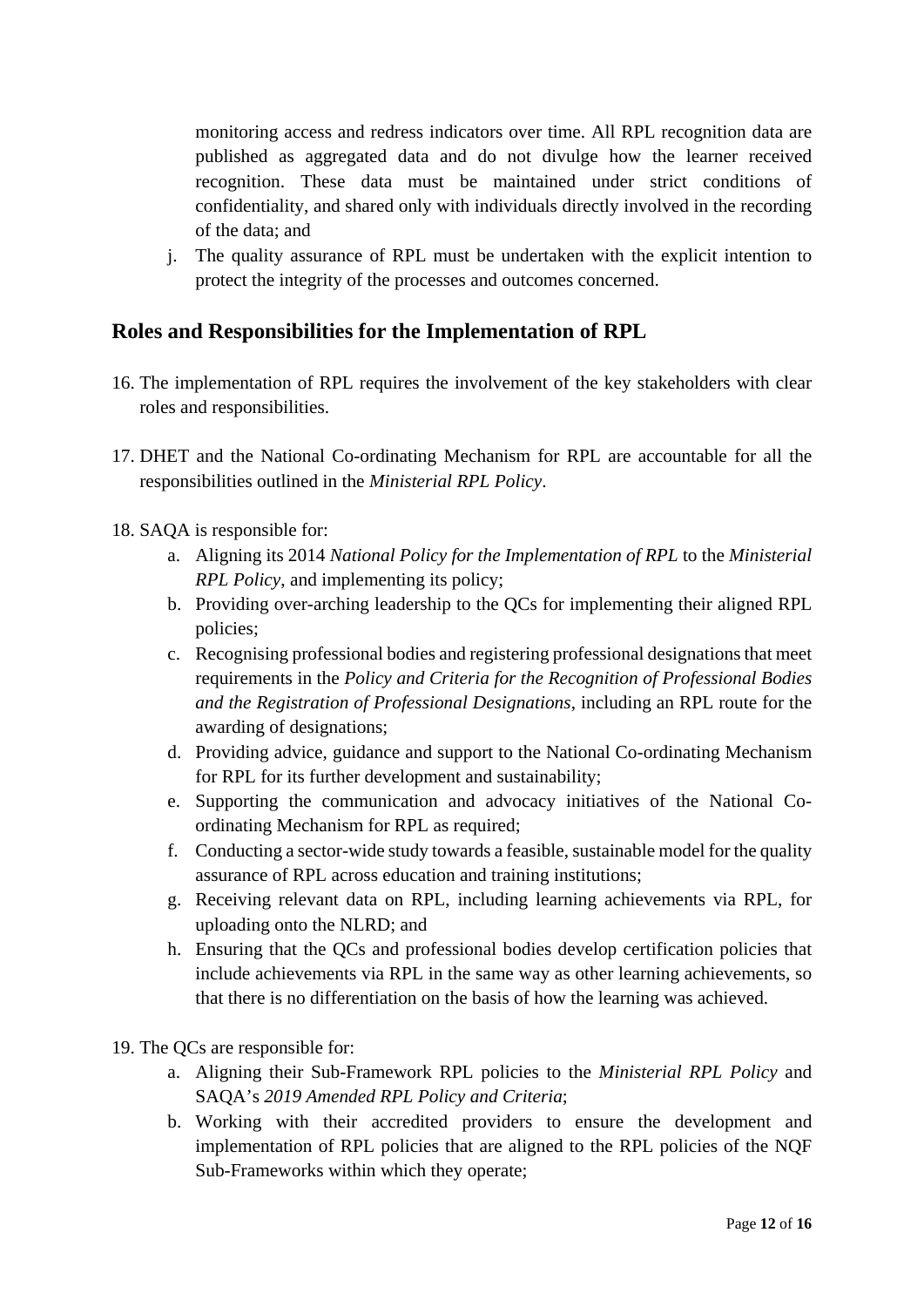- c. Monitoring and evaluating the implementation of RPL within their NQF Sub-Framework contexts, including:
	- i. Developing and implementing standardised approaches within the subsectors of the Sub-Framework, where possible;
	- ii. Supporting the training and monitoring of RPL practitioners including RPL advisors, facilitators, assessors, moderators, and administrators;
	- iii. Ensuring consistency across RPL providers/practitioners in similar contexts;
	- iv. Supporting the co-ordinated development of RPL toolkits and instruments relevant for particular contexts, as appropriate;
	- v. Monitoring the RPL admission and achievement rates for institutions of learning, RPL Centres, and RPL providers, while maintaining the strictest confidentiality regarding individual RPL candidates and institutions; and
	- vi. Ensuring that achievements via RPL are certificated, and that there is no distinction, other than for data analysis, between qualifications/partqualifications awarded via conventional and RPL routes respectively;
- d. Advocating RPL as a means for access and/or credit;
- e. Fostering close working relationships with professional bodies in and across the NQF Sub-Frameworks as appropriate, to facilitate the implementation of RPL;
- f. Developing and maintaining information management systems that are compatible with the NLRD and other relevant government information management systems, and submitting the data to SAQA;
- g. Conducting and overseeing RPL-related research in the relevant NQF Sub-Frameworks, in collaboration with SAQA; and
- h. Reporting to SAQA on RPL implementation across the relevant accredited provider base, on a quarterly basis, for inclusion in the documentation to the NQF Chief Executive Officers' Committee.
- 20. Education and training institutions and skills development providers are responsible for:
	- a. Seeking accreditation with the relevant QC(s). Private providers that offer qualifications and part-qualifications located in one or more of the three NQF Sub-Frameworks must register with either the DHET or a provincial department of education as required;
	- b. Establishing articulation policies which clearly make possible learning and work pathways, RPL, and Credit Accumulation and Transfer (CAT);
	- c. Progressively developing and enhancing capacity to implement RPL in accordance with the *Ministerial RPL Policy*; SAQA's *2019 Amended RPL Policy and Criteria*; and the RPL, CAT and assessment policies of the QC concerned;
	- d. Developing an RPL information management system that meets the requirements of the relevant QC, the NLRD, and other relevant Government information management systems;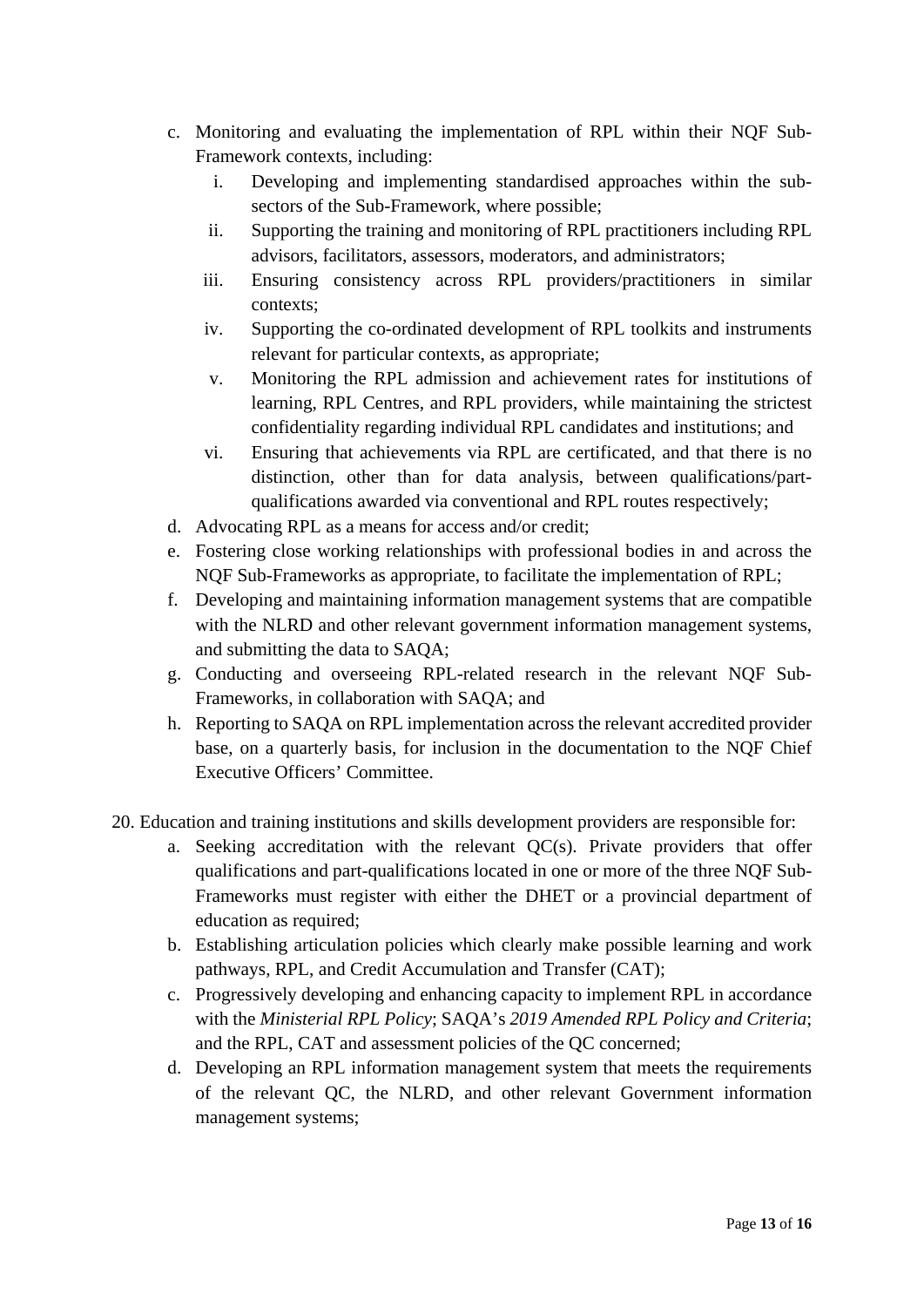- e. Collaborating with the National Co-ordinating Mechanism for RPL, SAQA and the QCs to mitigate barriers to RPL implementation and to advance the implementation, monitoring and evaluation of RPL;
- f. Considering the establishment of an institutional forum of RPL practitioners which will participate in the RPL Professionalisation Forum of the National Co-ordinating Mechanism for RPL; and
- g. Providing quarterly reports on student achievements via RPL in the format required by the NLRD, to the QC which oversees the NQF Sub-Framework of the qualification or part-qualification concerned.
- 20. Professional bodies are responsible for:
	- a. Complying with the *Policy and Criteria for the Recognition of Professional Bodies and the Registration of Professional Designations;*
	- b. Including an RPL route as an integral requirement for the attainment of professional designations under the jurisdiction of the Professional Body as stipulated in the national *Policy and Criteria for the Recognition of Professional Bodies and the Registration of Professional Designations;*
	- c. Collaborating with SAQA, the QCs, the National Co-ordinating Mechanism for RPL and relevant providers to incentivise and advance the provision of quality RPL in its context;
	- d. Providing, to SAQA, quarterly reports on the number of designations awarded through RPL in the format required by the NLRD; and
	- e. Progressively developing and enhancing the capacity to initiate and support RPL provision in accordance with this *2019 Amended RPL Policy and Criteria*.
- 21. Employers may:
	- a. Develop and implement organisational RPL policies and improve human resource support for RPL;
	- b. Encourage staff to engage in RPL for recognition in the workplace; and
	- c. Ensure that RPL practitioners who conduct the RPL in the workplace are accredited.
- 22. RPL practitioners are responsible for:
	- a. Adhering to the requirements set out in this *2019 Amended RPL Policy and Criteria* and as determined by the relevant bodies and governance structures, which may include SAQA, a QC, workplace, professional body, and the National Coordinating Mechanism for RPL;
	- b. Registering with a professional forum for RPL practitioners which meets the requirements of the National Co-ordinating Mechanism for RPL; and
	- c. Undertaking Continuing Professional Development (CPD) for individual RPL practitioners, and meeting the professional requirements.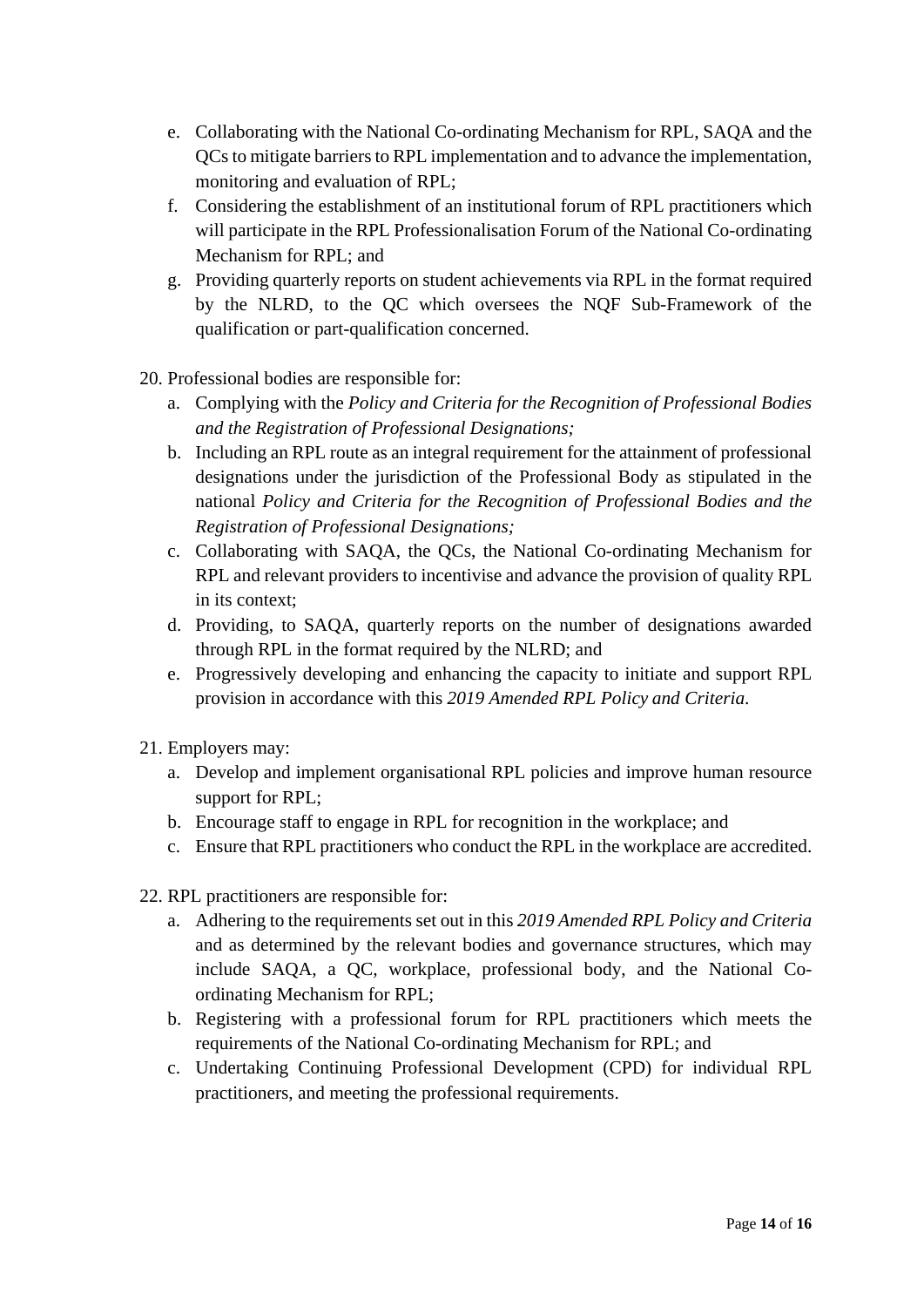- 23. RPL candidates are responsible for:
	- a. Identifying, gathering and interpreting information according to the set of criteria outlined by the entity undertaking the RPL assessment;
	- b. Accepting co-responsibility and fair treatment as an equal partner in the RPL process; and
	- c. Respecting and adhering to the procedures of the entities involved.

#### **Minimum criteria**

- 24. The following minimum criteria should apply to RPL implementation:
	- a. The RPL stakeholders covered by the scope of this *2019 Amended RPL Policy and Criteria,* should specify the roles and responsibilities for provisioning of RPL;
	- b. Each entity advocating RPL as a mechanism for obtaining access and/or credit should:
		- i. Develop and publish clear criteria and guidelines against which applications for RPL for access and/ or credit will be evaluated, with standardisation in sub-sectors where possible;
		- ii. Develop and publish policies for appeals against RPL decisions;
		- iii. Ensure that RPL information (including institutional RPL policies, criteria, guidelines, codes of conduct, ethics, assessment, moderation, RPL fees, as well as appeals policies) is clearly visible on their respective websites;
	- c. Fees for RPL, where present, should be equitable;
	- d. RPL processes should be mediated: Knowledge and skills obtained non-formally, informally and formally, and the types and levels of knowledge and skill required for recognition must be mediated by RPL practitioners to enable this recognition;
	- e. RPL assessments should:
		- i. adhere to fair, valid and reliable practices;
		- ii. acknowledge different sources of assessing knowledge and skills demonstrated in real-time within a contextualised environment;
		- iii. apply the assessment principles as outlined in the *National Policy and Criteria for Designing and Implementing Assessment for NQF Qualifications and Part-Qualifications and Professional Designations in South Africa*;
		- iv. be moderated;
	- f. RPL candidates should identify, prepare evidence and interpret information. In this regard they should be:
		- i. advised regarding potential RPL routes and be guided and supported to prepare evidence of relevant prior learning;
		- ii. assisted with their preparation for assessment;
		- iii. provided with feedback after assessment; and
		- iv. advised, guided and supported to fill gaps where the RPL assessment shows gaps in candidates' knowledge and skills;